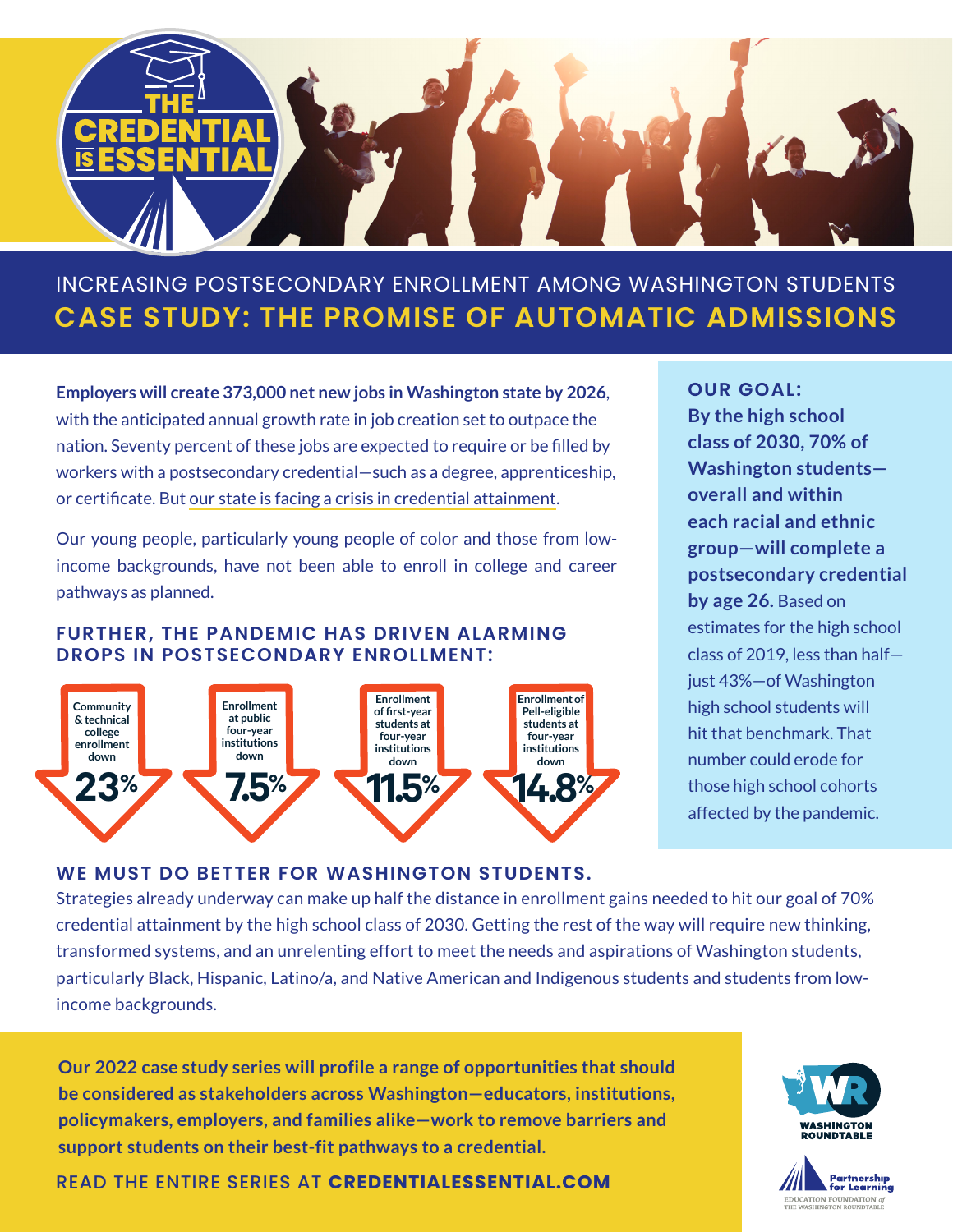## **PROMISING STRATEGY: AUTOMATICALLY ADMIT STUDENTS TO REDUCE ENROLLMENT BARRIERS**

Postsecondary institutions across the country are increasingly turning to automatic admissions to spur enrollment. In various models, the institution—most often a four-year college or university—will offer automatic admission to students from high schools within a specified geographic boundary who meet minimum criteria.

#### RESEARCH INDICATES THREE PRIMARY BENEFITS FROM AUTOMATIC ADMISSIONS PROCESSES:

- **BOOSTING STUDENT CONFIDENCE:** Some students make decisions about their ability to succeed in college based on their perceptions—and often their misperceptions—about the application process and their likelihood of being admitted. **<sup>1</sup>** By contrast, the offer of automatic admission clearly communicates that college is attainable and the institution believes the student is capable of succeeding.
- **REDUCING THE TIME AND COST OF APPLICATIONS:** Unlike the traditional admissions process, many automatic admissions programs cost nothing for students, creating a more equitable and accessible path into post-high school education.
- **EASING THE DECISION TO ATTEND COLLEGE:** A streamlined admissions process enables students and families to begin exploring financial aid and make decisions about attendance more quickly.

# **PROGRAM DESIGN CRUCIAL TO SUCCESS:**

As postsecondary enrollment has declined in recent years, a trend accelerated by the pandemic, automatic admissions initiatives have grown in popularity as a strategy to enroll more students. However, a review of such programs around the country reveals that the design of the initiative is critical to creating true enrollment gains, as opposed to simply redirecting students who had already intended to pursue post-high school education.

Historically, automatic admissions primarily served students graduating at the top of their high school class, granting them a guaranteed spot at a public university. The intent of this policy was to level the playing field between well- and under-resourced public high schools.

For example, in Texas, research shows [an automatic admissions policy](http://www.collegeforalltexans.com/index.cfm?objectid=24937C2A-D8B0-34EB-1FC5AF875A28C616) for the top 10% of public high school graduating classes increased enrollment at the two most prominent public Texas four-year universities by 60%.**<sup>2</sup>** Additionally, Texas found its policy boosted public four-year university enrollment by 5% among students who were ranked just out of the top 10% of their graduating class.**<sup>3</sup>** However, interviews with students and analysis of college-going behavior indicate that the policy did not increase overall enrollment, meaning the increase at public four-year universities likely correlates with displacement from out-of-state and/or private institutions.

Alternatively, an automatic admissions effort in Idaho that launched in 2015 focuses on matching all students to public postsecondary institutions based on academic interests. Research shows a statistically significant change to student's college-going behavior, including an 88% (up 12,937) increase in applications to public institutions and a 6.7% increase in direct postsecondary enrollment among public high school graduates.**<sup>4</sup>**

Driving enrollment gains through automatic admissions depends on reaching students who were not otherwise planning to enroll in education or training after high school.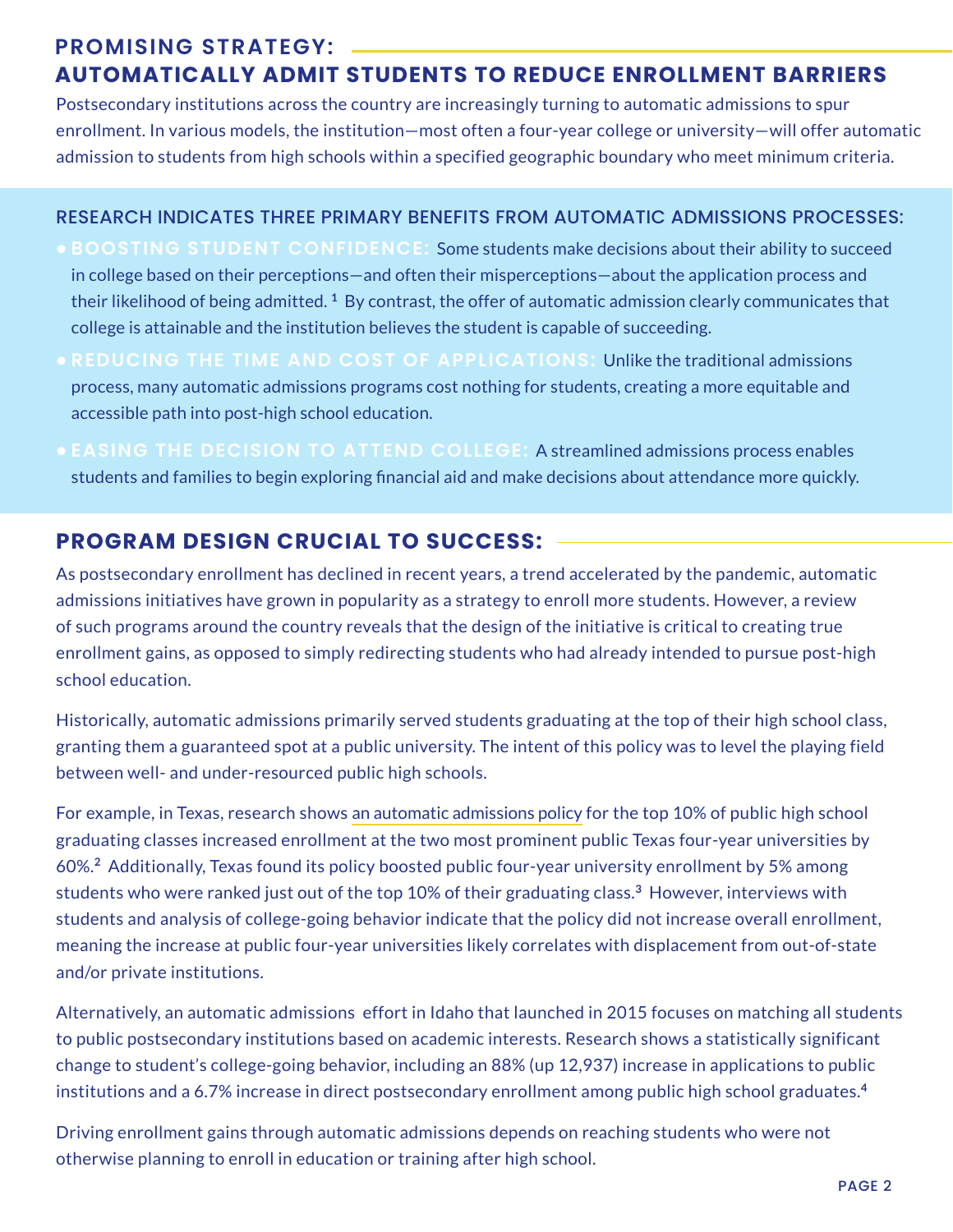# EXAMPLES OF AUTOMATIC ADMISSIONS PROGRAMS NATIONWIDE:



**#1 [ARIZONA STATE UNIVERSITY](https://admission.asu.edu/transfer/MyPath2ASU)** offers guaranteed admission to students transferring from a community college with a minimum GPA (2.0 GPA for AZ residents and 2.5 GPA for nonresidents).

**[UNIVERSITY OF KANSAS](https://admissions.ku.edu/apply)** offers assured admission to first-year students with a 3.25 high **#2** school GPA or an SAT score of 1060/ACT score 21+. Transfer students are assured admission with 24+ transferrable credit hours and a GPA of 2.5 or higher.

**[FLORIDA'S TALENTED TWENTY](https://www.fldoe.org/schools/family-community/activities-programs/talented-twenty-program/index.stml)** program saves a spot at one of Florida's 12 state colleges for any **#3** Florida public high school student who graduates in the top 20% of their high school class and meets minimum eligibility criteria (includes submitting SAT or ACT score, though no minimum score is required, and students must meet completed minimum high school course requirements required for all university admission.

## **WASHINGTON GUARANTEED ADMISSIONS PILOT:**

To spur enrollment, the state's public four-year institutions (via the Council of Presidents) in partnership with the Washington Student Achievement Council have launched a [guaranteed admissions pilot \(GAP\)](https://councilofpresidents.org/_admissions/) to more effectively connect with students who are not planning to continue their education or training after high school. Through this program, five of Washington's public four-year postsecondary institutions are partnering with at least 55 school districts during the 2021-22 school year to offer guaranteed admissions to Washington public high school seniors who have a high school GPA of at least 3.0 (2.5 for Evergreen State College) and complete minimum course requirements needed for college entry. These students receive admission decisions sooner than most who apply via the regular admission process.

Washington postsecondary institutions such as WSU and EWU also are implementing local admissions agreements, such as dual acceptance into a community college and local university at the same time and guaranteed admission for Pell-eligible students.

The success of these efforts should be measured by how effectively they drive up total postsecondary enrollment among students who had not planned to continue their education beyond high school.